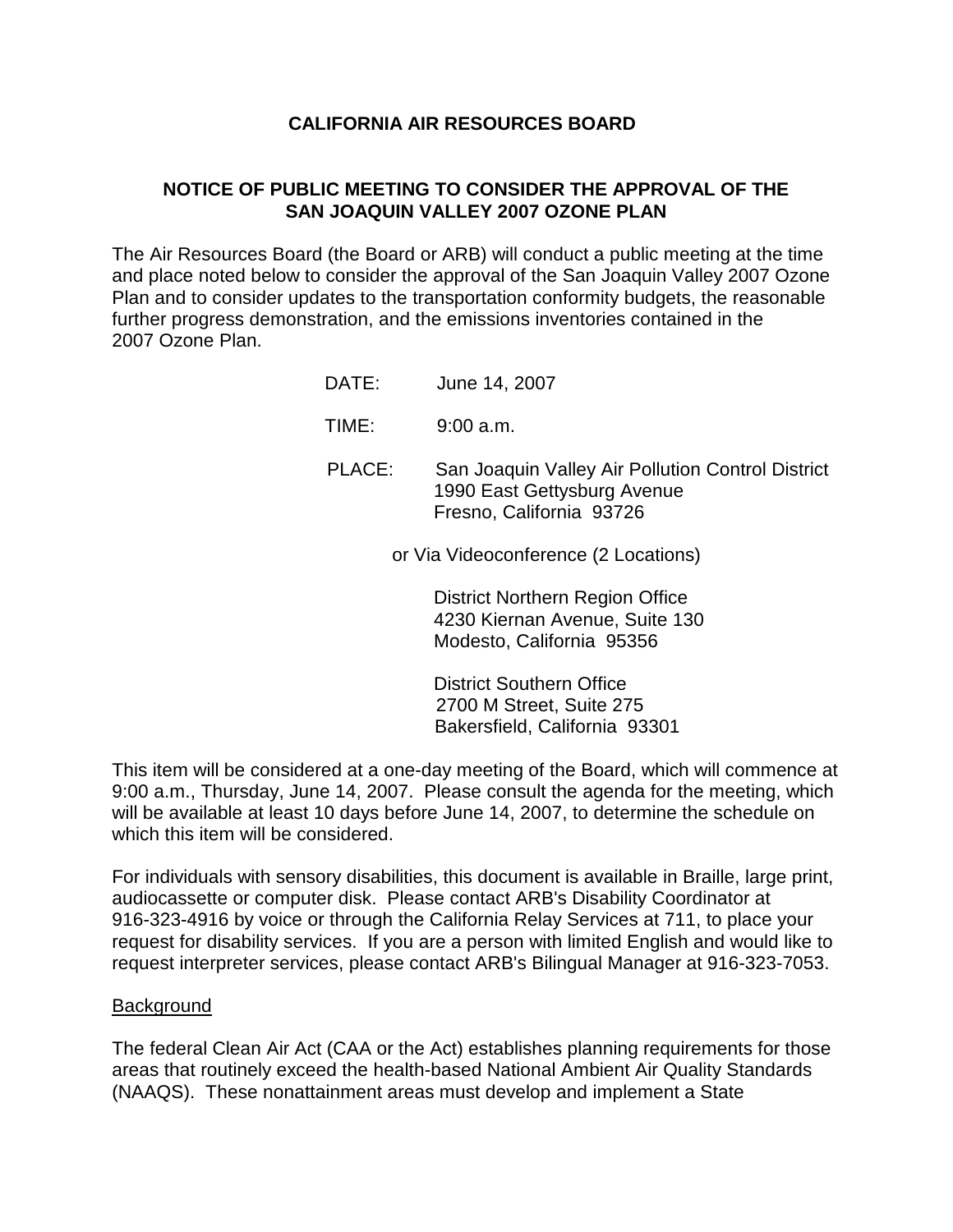Implementation Plan (SIP) that demonstrates how they will attain the standards by specified dates. Federal law holds each state responsible for implementing the provisions of the Act.

In July 1997, the U.S. Environmental Protection Agency (U.S. EPA) promulgated a new 8-hour NAAQS for ozone. U.S. EPA classified the San Joaquin Valley Air Basin as a "serious" nonattainment area with an attainment date of June 2013. The San Joaquin Valley Air Pollution Control District (District) developed an attainment plan with input from interested parties. In the 2007 Ozone Plan, the District's analysis showed that the local, State, and federal controls already in place will be insufficient to allow the San Joaquin Valley to attain the ozone standard by the 2013 deadline.

Consequently, the District adopted the 2007 Ozone Plan targeting a June 15, 2024 "extreme" attainment date. The 2007 Ozone Plan includes new local emission control measures, as well as the emission reductions benefits of the proposed 2007 State Strategy which the Board will consider at its meeting scheduled for June 21-22, 2007. The 2007 Ozone Plan also relies on the use of new technology, as allowed under section 182(e)(5) the federal Clean Air Act, to provide the final increment of nitrogen oxide emission reductions. The District adopted the 2007 Ozone Plan on April 30, 2007. At that time, the District also requested a reclassification to "extreme" nonattainment of the federal ozone standard.

The 2007 Ozone Plan establishes county-level on-road motor vehicle emission transportation conformity budgets for each milestone year, as well as for the attainment year. The emissions budgets in the 2007 Ozone Plan reflect the latest planning assumptions and were developed using EMFAC2007. ARB staff has updated the transportation conformity budgets to reflect revised Madera County vehicle activity data for all budget years, which were not available in time for publication in the 2007 Ozone Plan. In addition, the San Joaquin County 2008 transportation conformity budgets were updated to correct a data input error. Documentation on the proposed update is available on-line at http://www.arb.ca.gov/planning/sip/2007sip/2007sip.htm.

In addition, ARB staff is proposing to update the emissions inventory to reflect a change in the calculation of pesticide emissions provided by the California Department of Pesticide Regulation (DPR) which was not available in time for the District's plan publication and adoption**.** DPR staff has published a memorandum outlining revisions to the emission estimation calculations for ROG emissions from agricultural pesticide usage. These revised inventories reflect changes to the emission estimating methodology to include updated emission factors and the inclusion of an application use factor.

The Clean Air Act requires that areas such as the San Joaquin Valley demonstrate "reasonable further progress" (RFP) toward attainment of the federal ozone standard and provide for contingency measures in the event that the required level of progress is not achieved. The 2007 Ozone plan demonstrates that these requirements will be met as a result of rules and regulations already in place. ARB staff concurs. However, the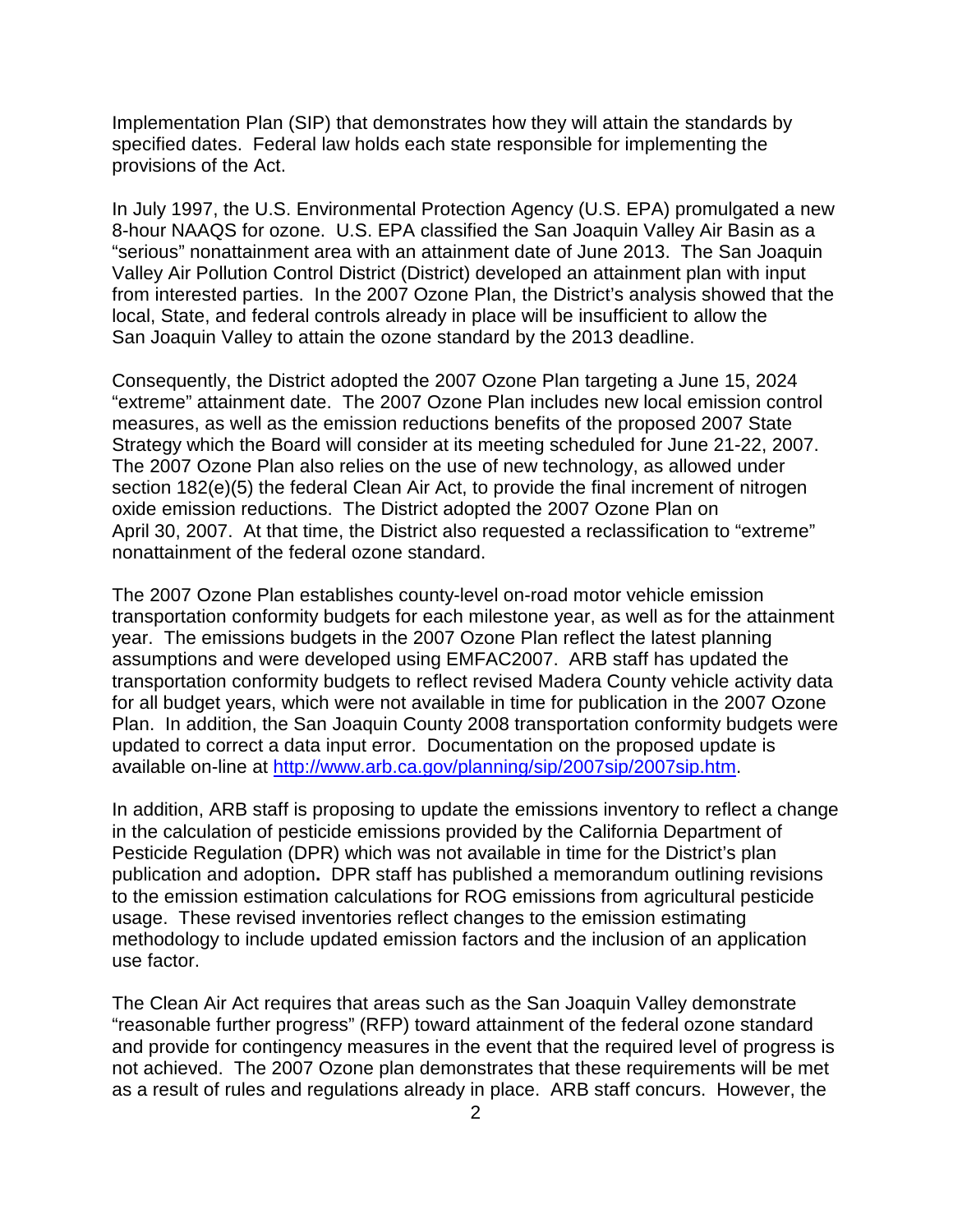RFP demonstration included in the 2007 Ozone Plan does not include the impacts of the revised pesticide emissions, discussed previously. ARB staff has updated the RFP demonstration to include the revised pesticide emissions. ARB staff is proposing to submit this updated RFP demonstration to U.S. EPA for inclusion in California's SIP for the San Joaquin Valley.

## Proposed Action

ARB staff has reviewed the 2007 Ozone Plan for the San Joaquin Valley and concluded that it meets applicable federal requirements. ARB staff has also concluded that the implementation of the 2007 Ozone Plan would reduce ozone levels throughout the San Joaquin Valley and result in attainment of the 8-hour ozone standard by June 2024. ARB staff is recommending that the Board approve the San Joaquin Valley 2007 Ozone Plan, as well as the updated transportation conformity budgets, emissions inventory, and progress demonstration, as a revision to the California SIP.

The 2007 Ozone Plan relies on emission reductions to be achieved from the proposed State Strategy for California's 2007 SIP (State Strategy). ARB is scheduled to consider the State Strategy at its June 21-22, 2007 meeting, and thus at the June 14, 2007 hearing ARB will be considering the 2007 Ozone Plan before the State Strategy has been approved. Therefore, final ARB approval of the 2007 Ozone Plan would be contingent upon ARB's subsequent adoption of commitments, as part of the State Strategy, to achieve the emission reductions from State measures that are relied on in the 2007 Ozone Plan.

ARB staff will present its recommendations to the Board at the meeting. Copies of a written Staff Report, which is expected to be available by May 24, 2007, may be obtained from the Board's Public Information Office, 1001 "I" Street, 1<sup>st</sup> Floor, Environmental Services Center, Sacramento, CA 95814, (916) 322-2990. The report may also be obtained from ARB's internet site at http://www.arb.ca.gov/planning/sip/2007sip/2007sip.htm.

Interested members of the public may also present comments orally or in writing at the meeting, and in writing or by email before the meeting. To be considered by the Board, written comments submissions not physically submitted at the meeting must be received **no later than 12:00 noon, Wednesday, June 13, 2007,** and addressed to the following:

Postal mail: Clerk of the Board, Air Resources Board 1001 I Street, Sacramento, California 95814

Electronic submittal: http://www.arb.ca.gov/lispub/comm/bclist.php

Facsimile submittal: (916) 322-3928